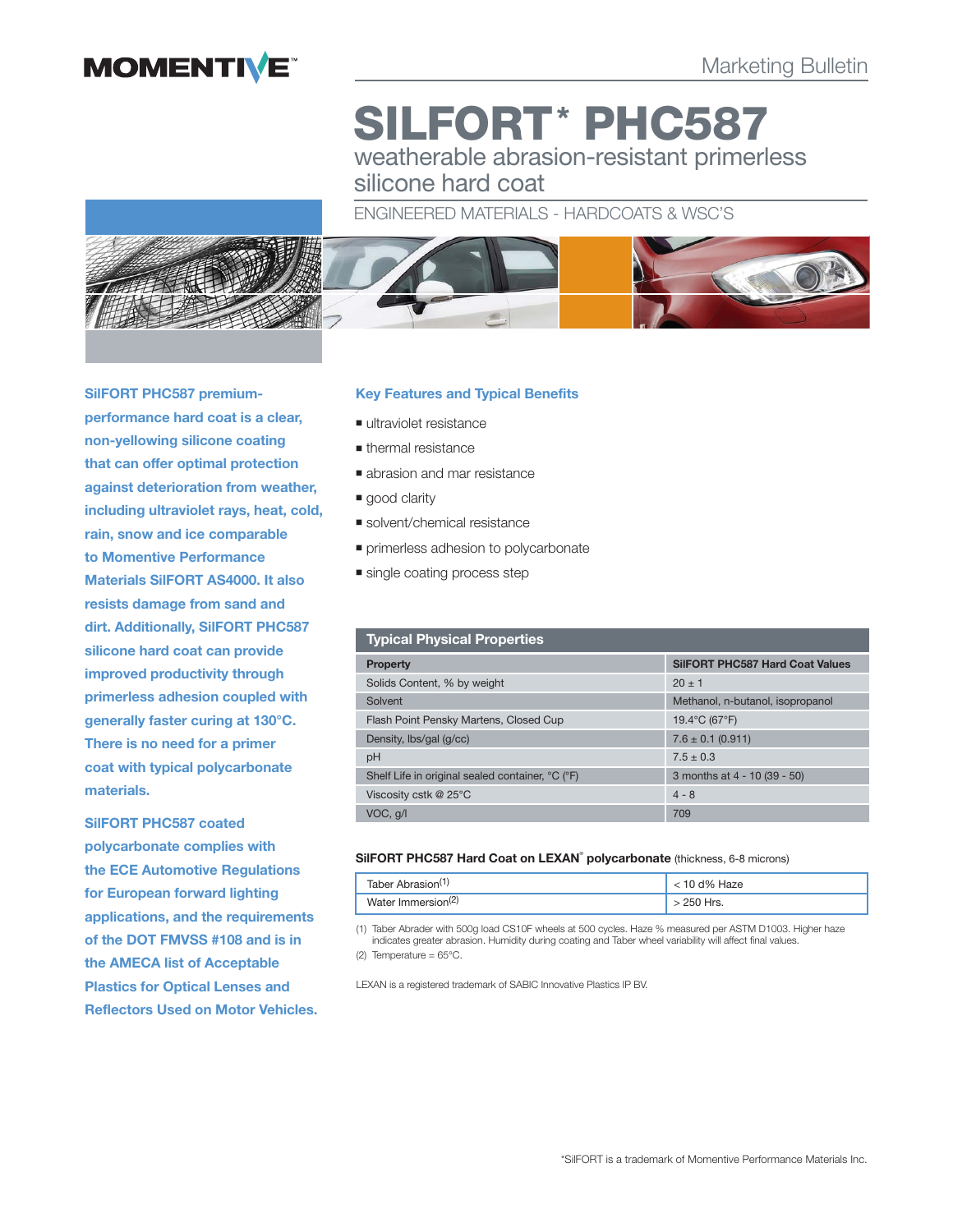### **Typical Physical Properties** (continued)

#### **Chemical / Solvent Resistance**

| 10W30 Motor Oil               | Power steering fluid           |
|-------------------------------|--------------------------------|
| Ethylene Glycol               | Antifreeze 0.1N sulfuric acid  |
| Heavy Duty Brake Fluid        | (Glycol) 0.1N sodium hydroxide |
| Windshield Washer Fluid Paste | Auto polish                    |
| <b>Heavy Duty Detergent</b>   | Petrol or leaded gasoline      |
| Diesel Fuel                   | Battery acid                   |

#### **Weathering / Resistance**

| Accelerated Weathering Data   | See charts. <sup>(3)</sup> |
|-------------------------------|----------------------------|
| UV-B Weatherability           |                            |
| <b>Fresnel Weatherability</b> |                            |
| Xenon Arc Weatherability      |                            |



(3) UV-B weatherability test cycle is 8 hours with FS40 lamps on at 70°C and 4 hours off with condensing humidity at 50°C. Fresnel weatherability is in Arizona U.S.A. with night time spray. Xenon Arc weatherability is per SAE J 1960.

Note: Test results. Actual results may vary.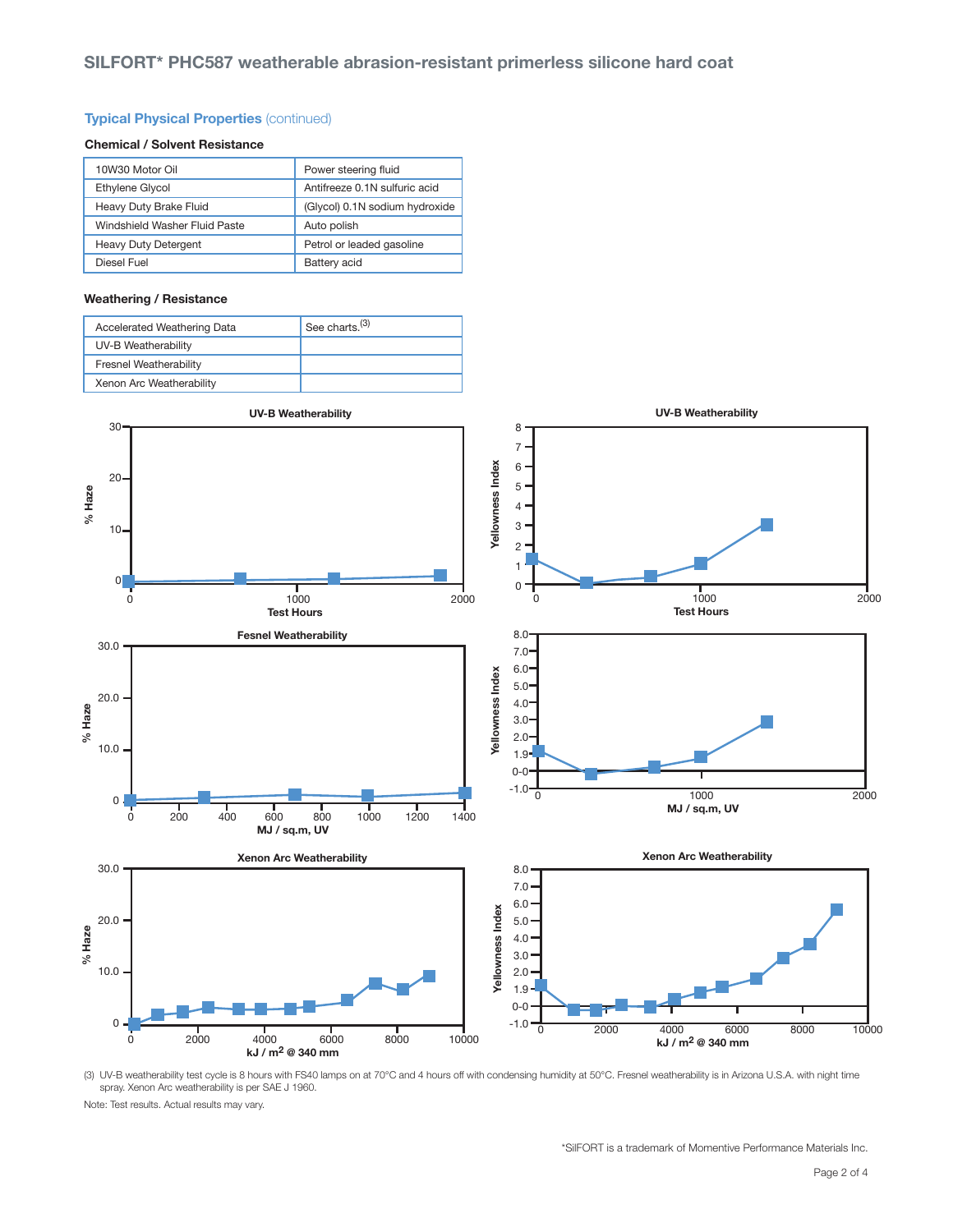#### **General Instructions for Use**

#### General Requirements

Coating area should be clean, dust-free (Class 10,000 or better), well-ventilated and with the relative humidity controlled to  $40 \pm 10\%$ . If necessary, parts should be washed or wiped clean with isopropyl alcohol, a mild detergent solution and clean water rinse, or ultrasonic bath followed by a filtered-air blowoff and a final ionized-air blow-off. Cleanliness is critical for the production of good parts. Coating solution should be filtered continuously or just prior to use to approximately 0.5 to 1.0 micron, using a 3 to 5 micron prefilter. Electric or indirect gas-fired ovens with good temperature distribution and air exchange are recommended.

#### SilFORT PHC587 Silicone Hard Coat

The hard coat can be applied to parts by dip, spray, or flow coating methods. For spray applications and large-part flow coating, the solids of the coating can be reduced with an appropriate solvent (e.g. IPA, n-butanol). Coating should be applied to result in a cured film thickness of 6-8 microns or thicker, depending on application. The coating should be allowed to dry at room temperature until tack free approximately 10 to 20 minutes. After the part reaches a temperature of 130°C (266°F) PHC 587 silicone hard coat typically cures to an abrasion resistant hard coat in 30 to 60 minutes.

#### **Patent Status**

Nothing contained herein shall be construed to imply the nonexistence of any relevant patents or to constitute the permission, inducement or recommendation to practice any invention covered by any patent, without authority from the owner of the patent.

#### **Product Safety, Handling and Storage**

Customers should review the latest Material Safety Data Sheet (MSDS) and label for product safety information, safe handling instructions, personal protective equipment if necessary, and any special storage conditions required for safety. MSDS are available at www.momentive.com or, upon request, from any Momentive Performance Materials (MPM) representative. For product storage and handling procedures to maintain the product quality within our stated specifications, please review Certificates of Analysis, which are available in the Order Center. Use of other materials in conjunction with MPM products (for example, primers) may require additional precautions. Please review and follow the safety information provided by the manufacturer of such other materials.

#### **Caution**

Compatibility of Momentive Performance Materials hard coat and polycarbonate resin, including GE LEXAN° resin, is dependent on a number of factors including operational stresses, chemical exposure, temperature levels, impact and exposure to ultraviolet light. While it is up to the end user to determine what application specific testing is appropriate, it is suggested that all polycarbonate resin applications be tested for at least thirty (30) days for compatibility and crazing with this hard coat use. There is no dependable substitute for careful testing of prototypes of production parts in typical operating environments.

LEXAN is a registered trademark of SABIC Innovative Plastics IP BV.

#### **Limitations**

Customers must evaluate Momentive Performance Materials products and make their own determination as to fitness of use in their particular applications.

# **Emergency Service**

Momentive Performance Materials maintains an around-the-clock emergency service for its products.

| Location                       | <b>Emergency Service Provider</b>                                                                    | <b>Emergency Contact Number</b> |
|--------------------------------|------------------------------------------------------------------------------------------------------|---------------------------------|
| Mainland U.S., Puerto Rico     | <b>CHEMTREC</b>                                                                                      | 1-800-424-9300                  |
| Alaska, Hawaii                 | <b>CHEMTREC</b>                                                                                      | 1-800-424-9300                  |
| Canada                         | <b>CHEMTREC</b>                                                                                      | 1-800-424-9300                  |
| Europe, Israel                 | <b>NCEC</b>                                                                                          | +44 (0) 1235239670              |
| Middle East                    | <b>NCEC</b>                                                                                          | +44 (0) 1235239671              |
| Asia Pacific (except China)    | <b>NCEC</b>                                                                                          | +44 (0) 1235239670              |
| China                          | <b>NCEC</b>                                                                                          | +86-10-5100-3039                |
| Latin America (except Brazil)  | <b>NCEC</b>                                                                                          | +44 (0) 1235239670              |
| Brazil                         | <b>SOS Cotec</b>                                                                                     | 08000111767 or 08007071767      |
| All other locations world wide | <b>NCEC</b>                                                                                          | +44 (0) 1235239670              |
| At sea                         | Radio U.S. Coast Guard in U.S. waters<br>NCEC in International waters                                | +44 (0) 1235239670              |
|                                | For Health related calls, contact Momentive Performance Materials at +1-518-233-2500 (English only). |                                 |

DO NOT WAIT. Phone if in doubt. You will be referred to a specialist for advice.